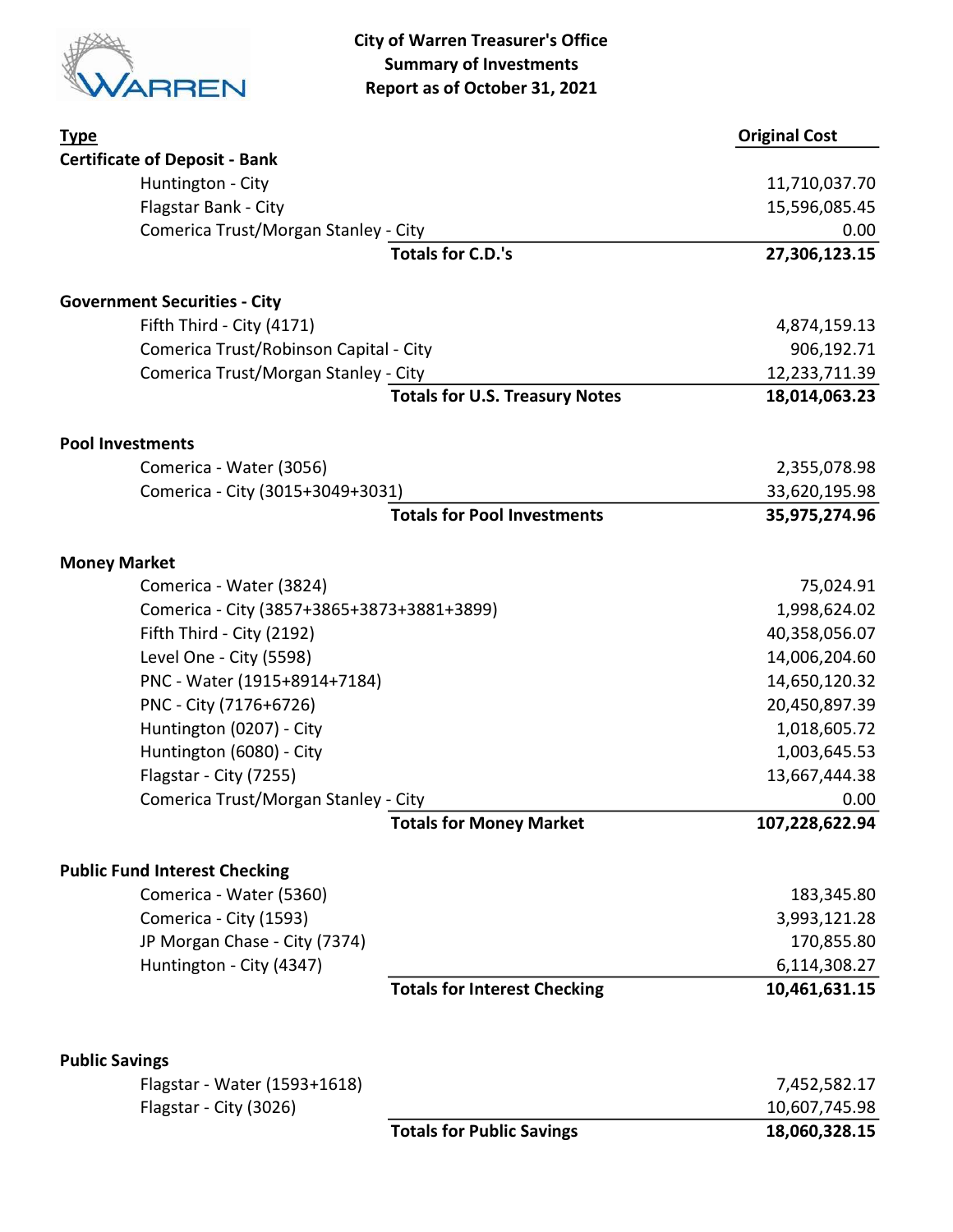| <b>Commercial Paper</b>                |              |
|----------------------------------------|--------------|
| Comerica Trust/Morgan Stanley - City   | 0.00         |
| <b>Totals for Commercial Paper</b>     | 0.00         |
| <b>Municipal Bonds</b>                 |              |
| Comerica Trust/Robinson Capital - City | 1,095,000.00 |
| Comerica Trust/Morgan Stanley - City   | 541,345.94   |
| <b>Totals for Municipal Bonds</b>      | 1,636,345.94 |
|                                        |              |
|                                        |              |

Bank Investment Totals 218,682,389.52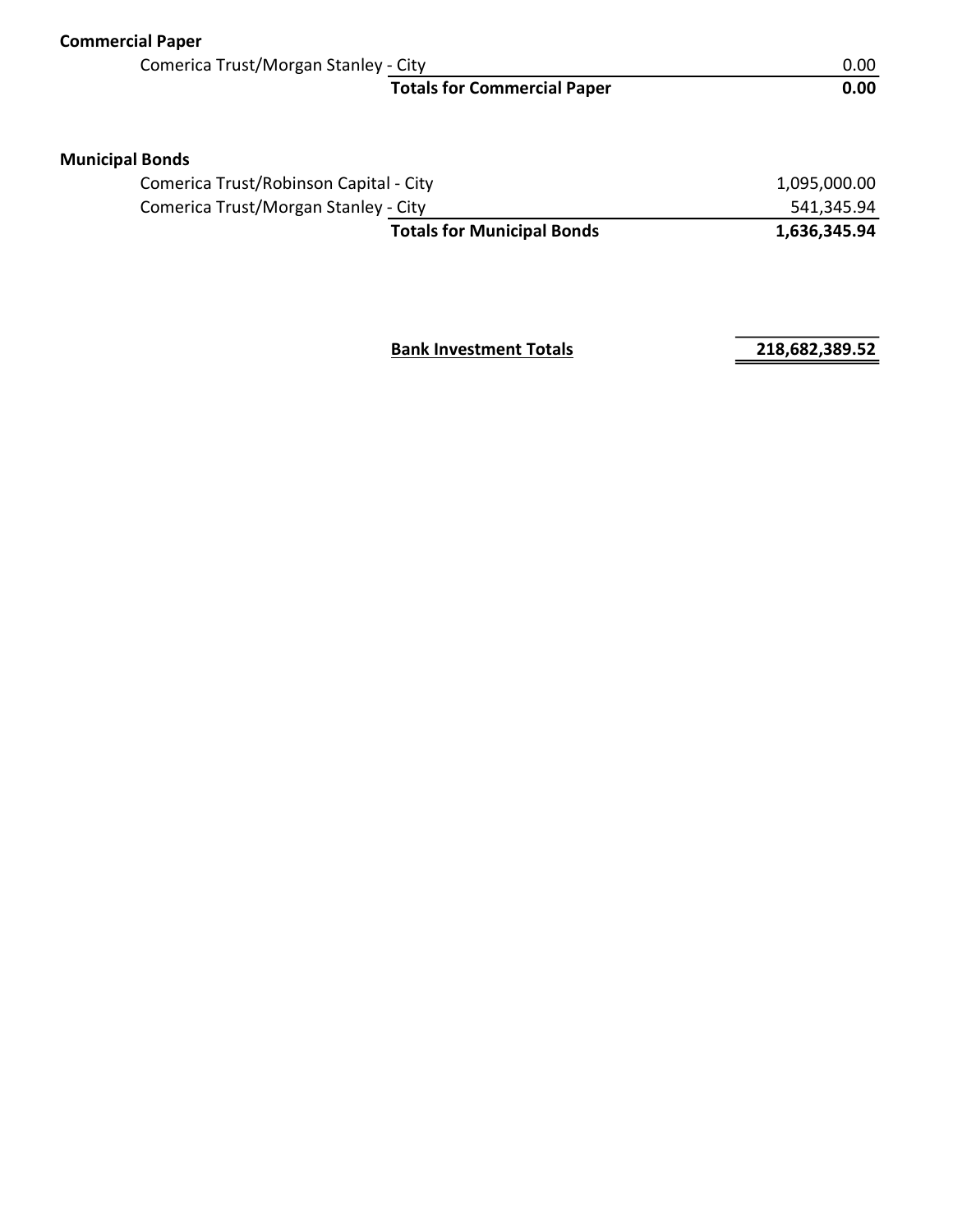

#### City of Warren Treasurer's Office Summary of Investment Balances by Type Report as of October 31, 2021

| <b>Type</b>                          | <b>Current Original Cost</b> |
|--------------------------------------|------------------------------|
| Certificate of Deposit - Bank        | 27,306,123.15                |
| <b>Government Securities</b>         | 18,014,063.23                |
| Pool Investments                     | 35,975,274.96                |
| Money Market                         | 107,228,622.94               |
| <b>Public Fund Interest Checking</b> | 10,461,631.15                |
| <b>Public Savings</b>                | 18,060,328.15                |
| <b>Commercial Paper</b>              |                              |
| <b>Municpal Bonds</b>                | 1,636,345.94                 |
| <b>GRAND TOTAL:</b>                  | 218,682,389.52               |

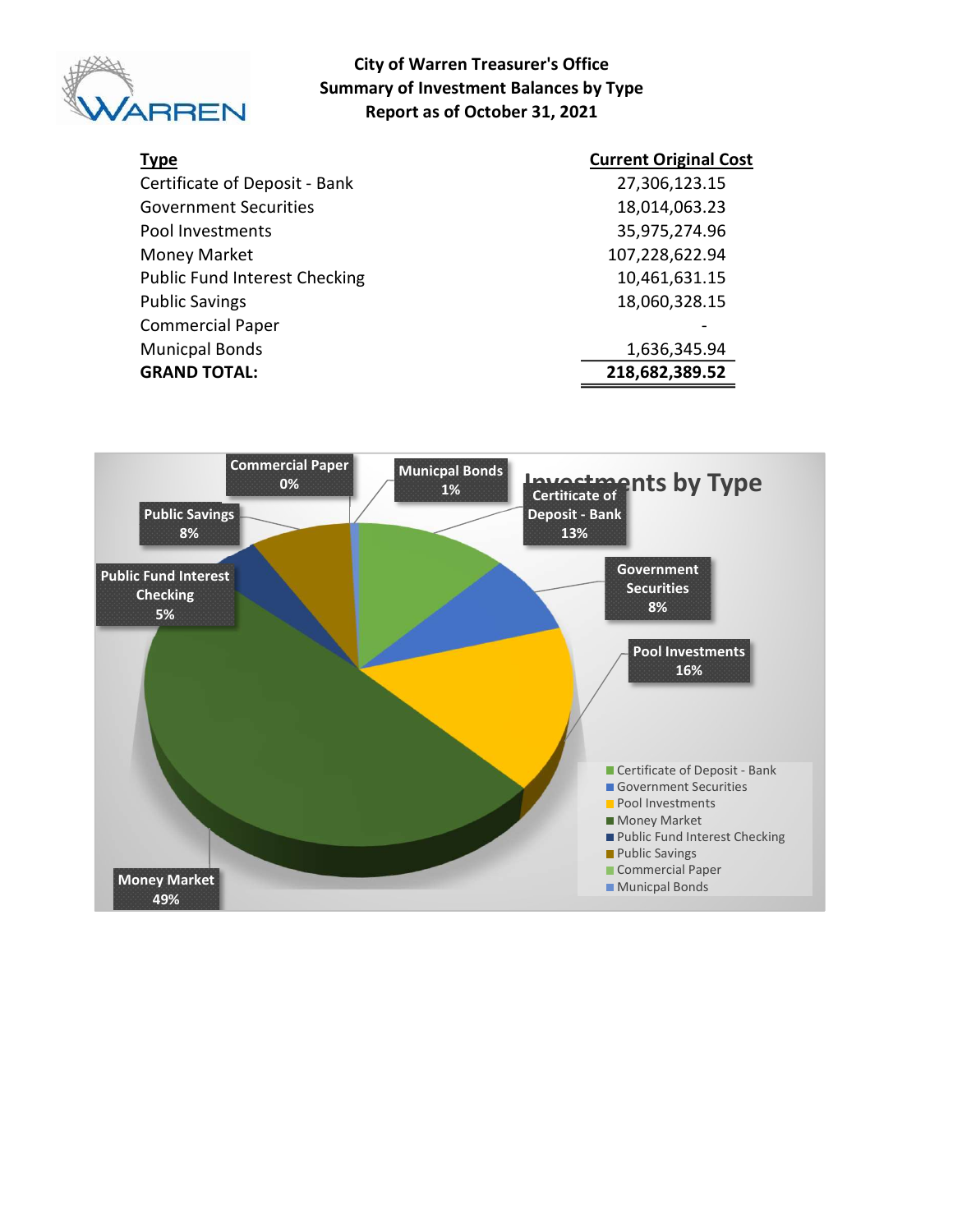

Report as of October 31, 2021 City of Warren Treasurer's Office Summary of Investment Totals by Bank

| Comerica                        | 42,225,390.97  |
|---------------------------------|----------------|
| Comerica Trust/Morgan Stanley   | 12,775,057.33  |
| <b>PNC</b>                      | 35,101,017.71  |
| JP Morgan Chase                 | 170,855.80     |
| Huntington                      | 19,846,597.22  |
| Flagstar                        | 47,323,857.98  |
| <b>Fifth Third</b>              | 45,232,215.20  |
| Comerica Trust/Robinson Capital | 2,001,192.71   |
| Level One                       | 14,006,204.60  |
| <b>Grand Total</b>              | 218,682,389.52 |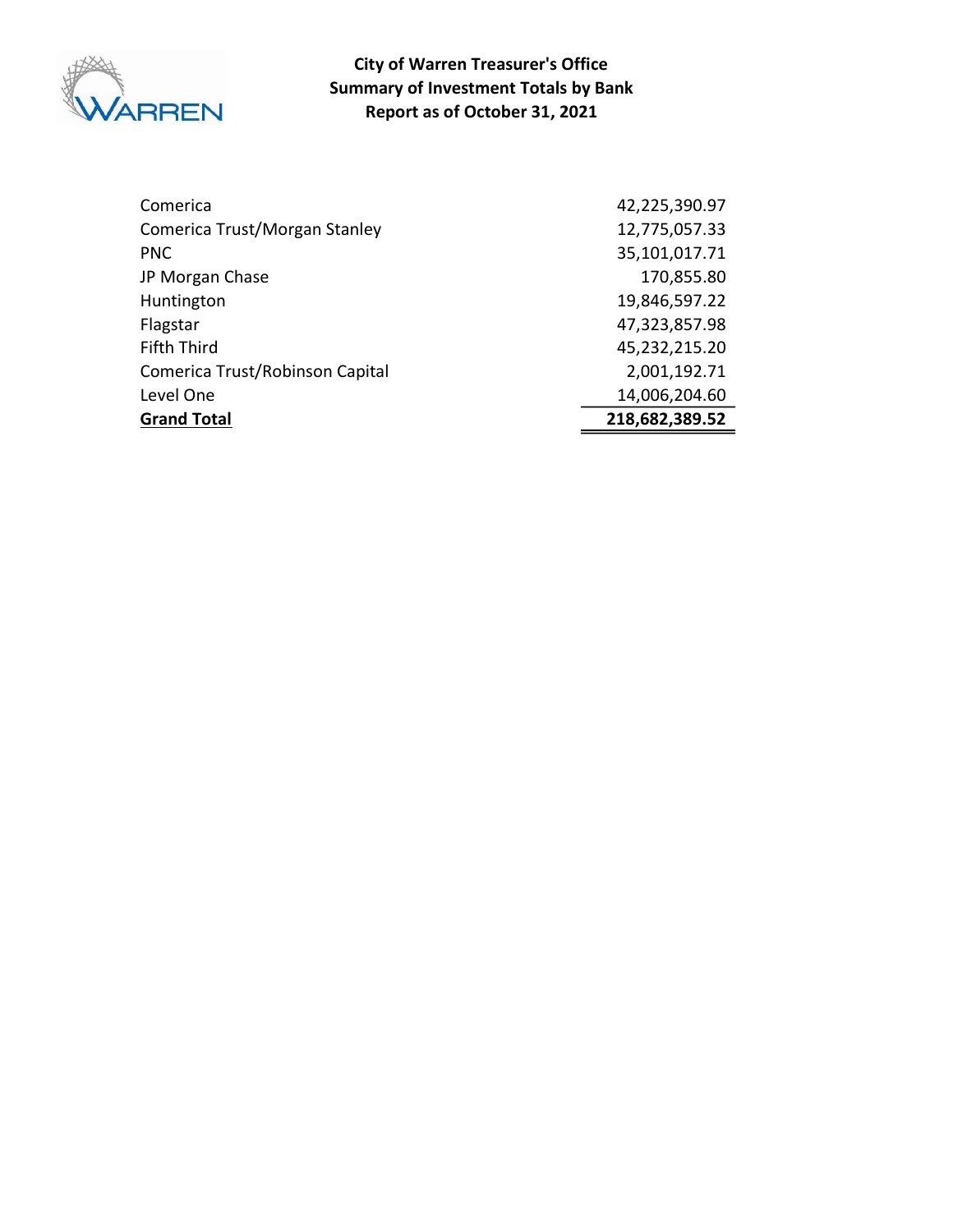

# WATER RETENTION DESIGNATED BOND FUND

Report as of October 31, 2021

| Total                     | 45,003,589.90 |
|---------------------------|---------------|
| Huntington (3241)         | 27,359,558.97 |
| Huntington (8949)         | 10,448,652.64 |
| Chase Money Market (9727) | 7,195,378.29  |
| JP Morgan                 |               |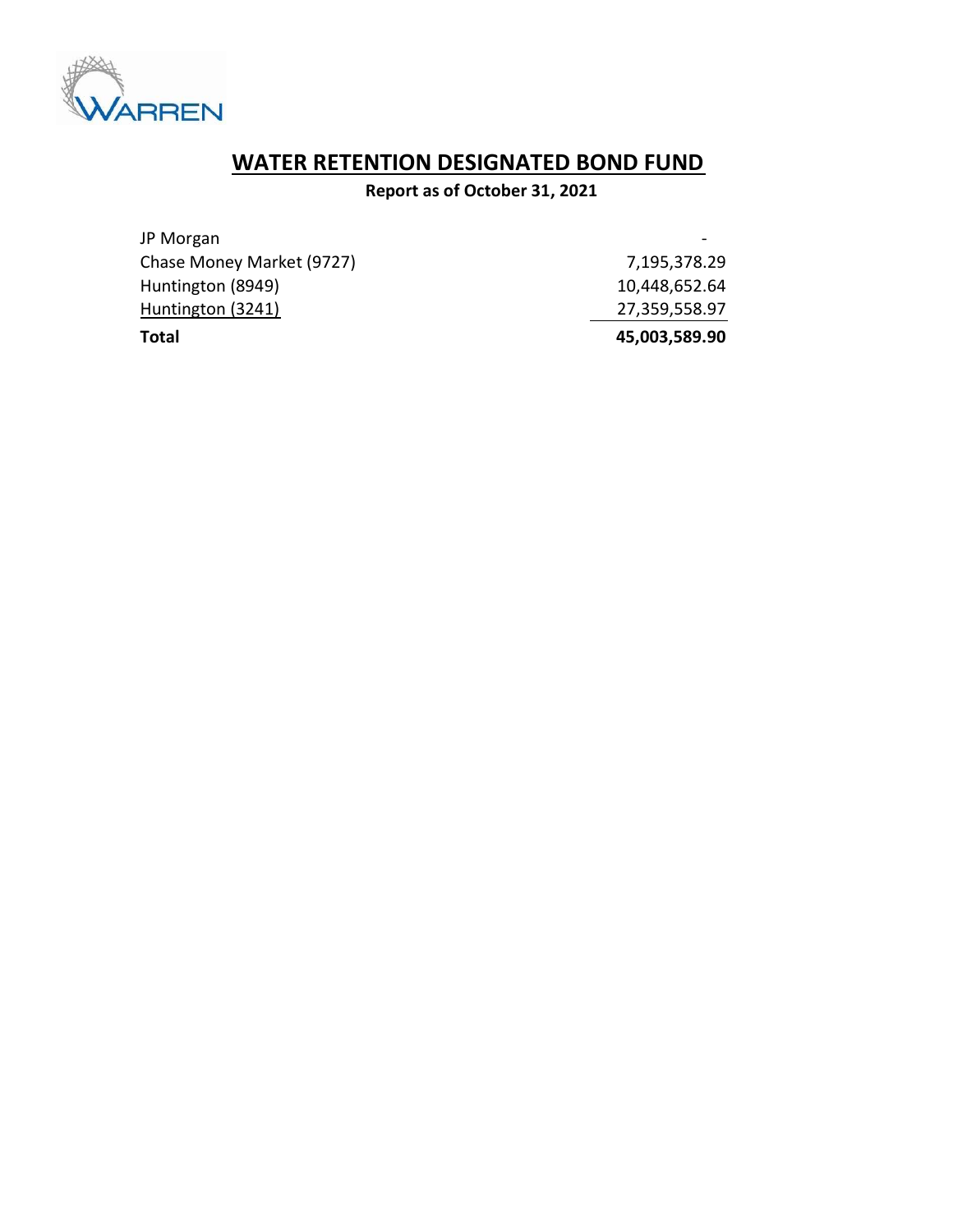

# ROAD IMPROVEMENT BOND FUND

Report as of October 31, 2021

PNC - Money Market (9975) 1,037,978.11 PNC - US Treasuries - Andreasuries - Andreasuries - Andreasuries - Andreasuries - Andreasuries - Andreasuries

Total 1,037,978.11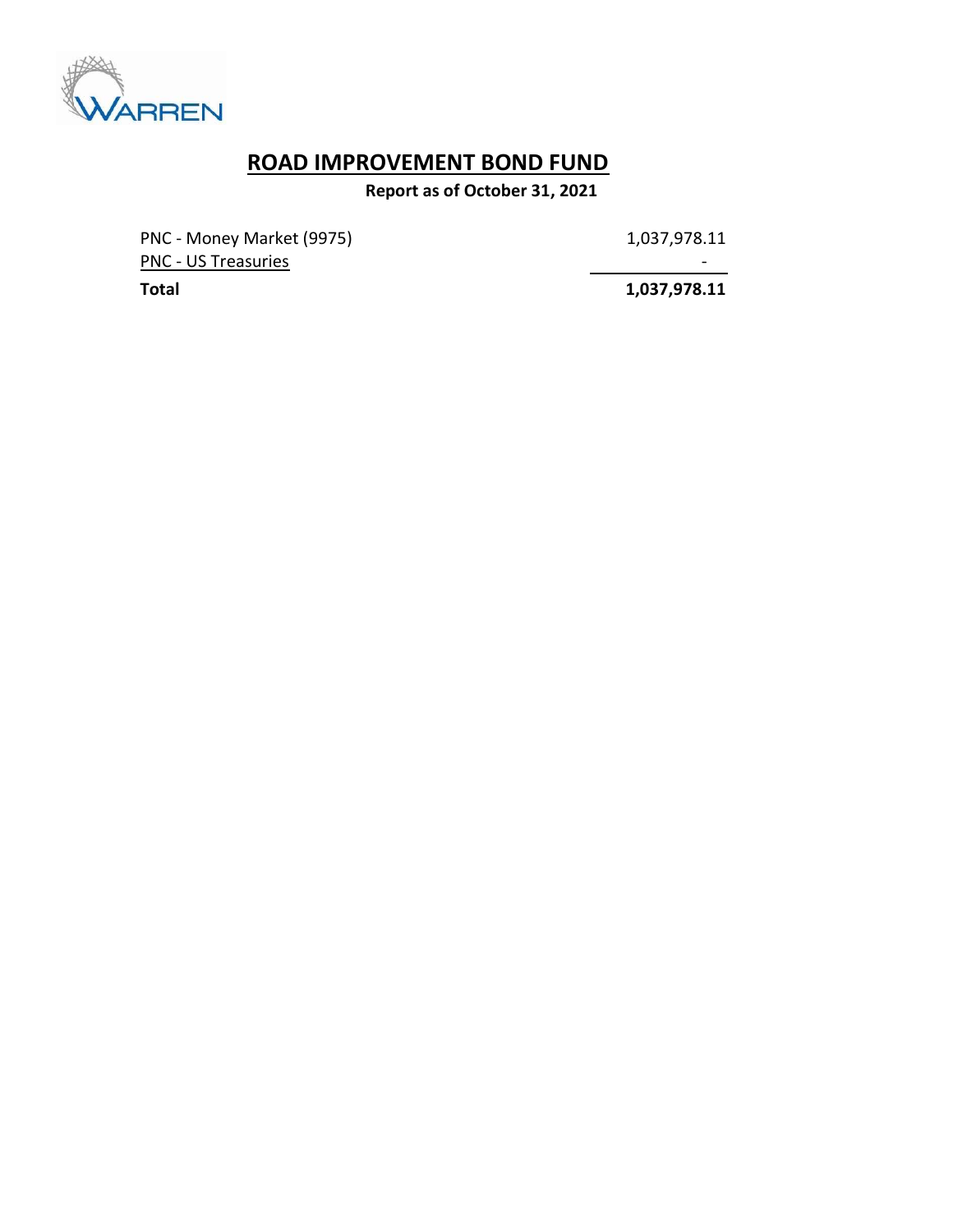

### MOUND ROAD IMPROVEMENT BOND FUND

Report as of October 31, 2021

JP Morgan Chase 18,002,148.20

Total 18,002,148.20